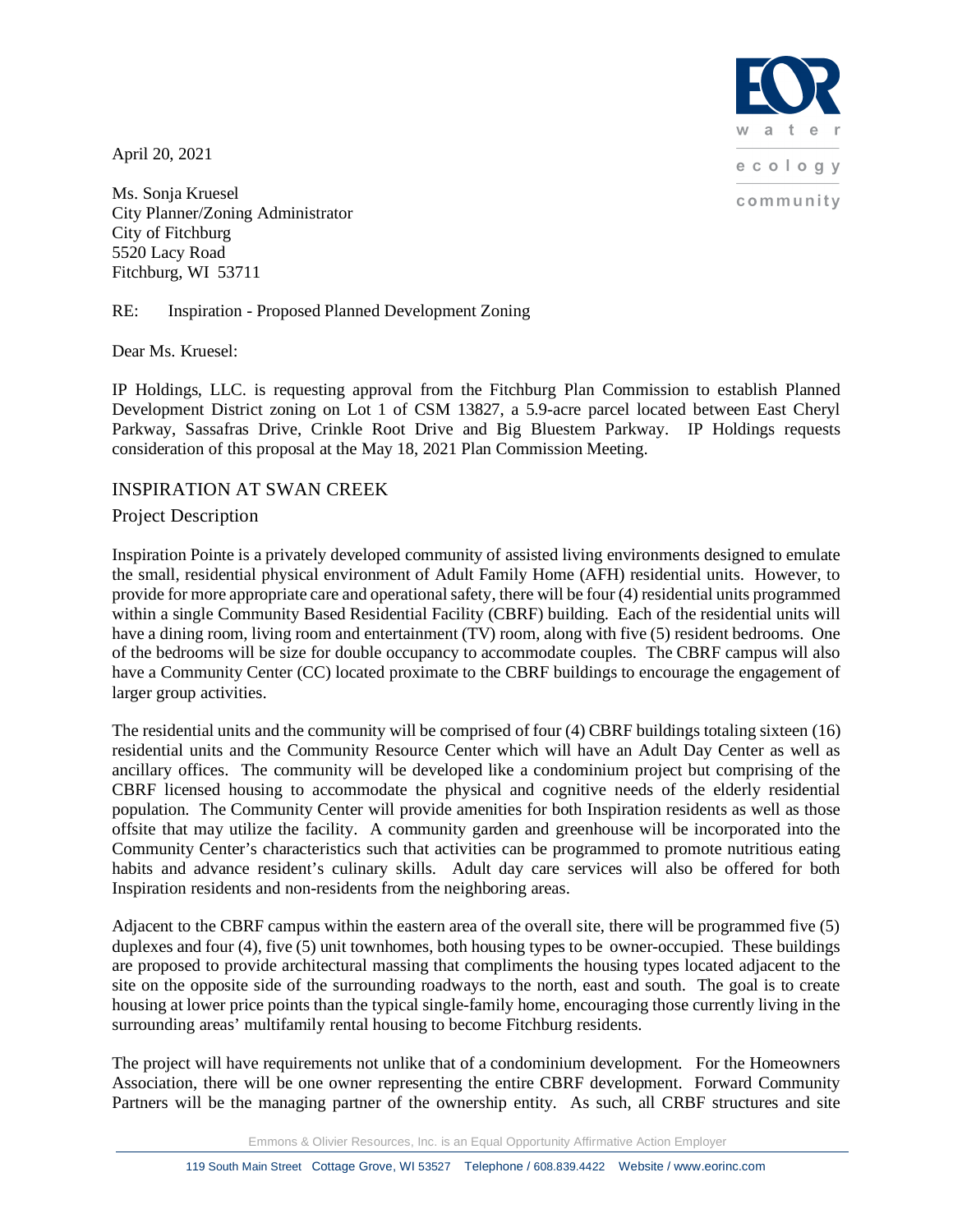conditions will be represented and managed by one controlling entity. The duplexes and townhomes at the eastern area of the site would have its own condominium association, but it is anticipated that both associations would share the same property maintenance vendors for continuity of the aesthetic upkeep.

The Inspiration project is being proposed on the land bounded by East Cheryl Parkway, Crinkle Root Drive, Sassafras Drive and Big Bluestem Parkway in the Swan Creek Neighborhood of eastern Fitchburg. East Cheryl Parkway is an arterial collector roadway that represents a connection to the Fitchburg Center Research Park to the west and the mixed-use Uptown Fitchburg development to the east. The site is served by all required municipal utilities as well as all private utilities (gas, electric, phone, CATV, internet). The site was previously entitled for 100 residential units programmed in townhome buildings. The allowable unit count on the land parcel was reduced to 54 units in 2013, so the proposed Inspiration project represents a significantly less intensive land use. Given the anticipated ages of the residents of the CBRF campus, traffic volumes generated are expected to be a significantly less than other residential land uses. The goal for the duplex and townhome units would be to encourage care giving employees working in the CBRF campus to reside on site.

The CBRF's within the Inspiration community will be closely supervised by InspireCare, (IC) who will support each CBRF building 24/7/365. CBRFs are also regulated by the State of Wisconsin, Department of Human Services (DHS) and the Wisconsin Bureau of Quality Assurance. To ensure compliance with state and/or county regulations and quality standards, the State of Wisconsin performs annual, and on an as-needed basis, unannounced inspections for state licensed Providers while DHS inspects more regularly.

The Community Center will be an approximately 6,000 SF facility that will be adjacent and within the CBRF campus. It will include an Adult Day Center as well as the operational offices of InspireCare. Office and meeting space for social workers and senior adult services professionals to meet with family members will also be included in the building's space programming.

The site is currently zoned Planned Development-Specific Implementation Plan (PD-SIP). The site was part of a 2002 Planned Development-General Implementation Plan (PD-GIP) zoning approval. In 2014, a PD-GIP amendment for a different development plan was approved. Because the original PD approval is nearly 20 years old, the decision was made to "start over" with the zoning process.

IP Holdings is proposing the site be re-zoned to Planned Development District to establish the regulatory framework for the site use and development described above and as shown on the attached exhibit. The proposed development does not fit within one of the standard zoning categories. Designation of the property as a Planned Development will allow IP Holdings to design and develop the property with the flexibility needed to accommodate the different building types proposed. When PDD zoning is accepted, a Planned Development-General Implementation Plan (PD-GIP) will be submitted for review and approval. Once the detailed site and building architectural design plans are completed, subsequent applications for Planned Development-Specific Implementation Plan (PD-SIP) and Architectural Design Review (ADR) will be submitted.

During the next few weeks, public outreach will occur. This will include reaching out to the neighborhood association(s) and scheduling a virtual open house discussion of the conceptual site development plan. Construction of the utilities and roadway on the site is expected to begin later this summer.

Developed by Forward Community Partners, LLC, the Inspiration at Swan Creek community will deliver an outstanding assisted living environment in separate intimate residential settings within the CBRF buildings. It represents benefits for all residents, care providers, government agencies and community advocacy groups as well as the adjacent neighborhoods and local populations.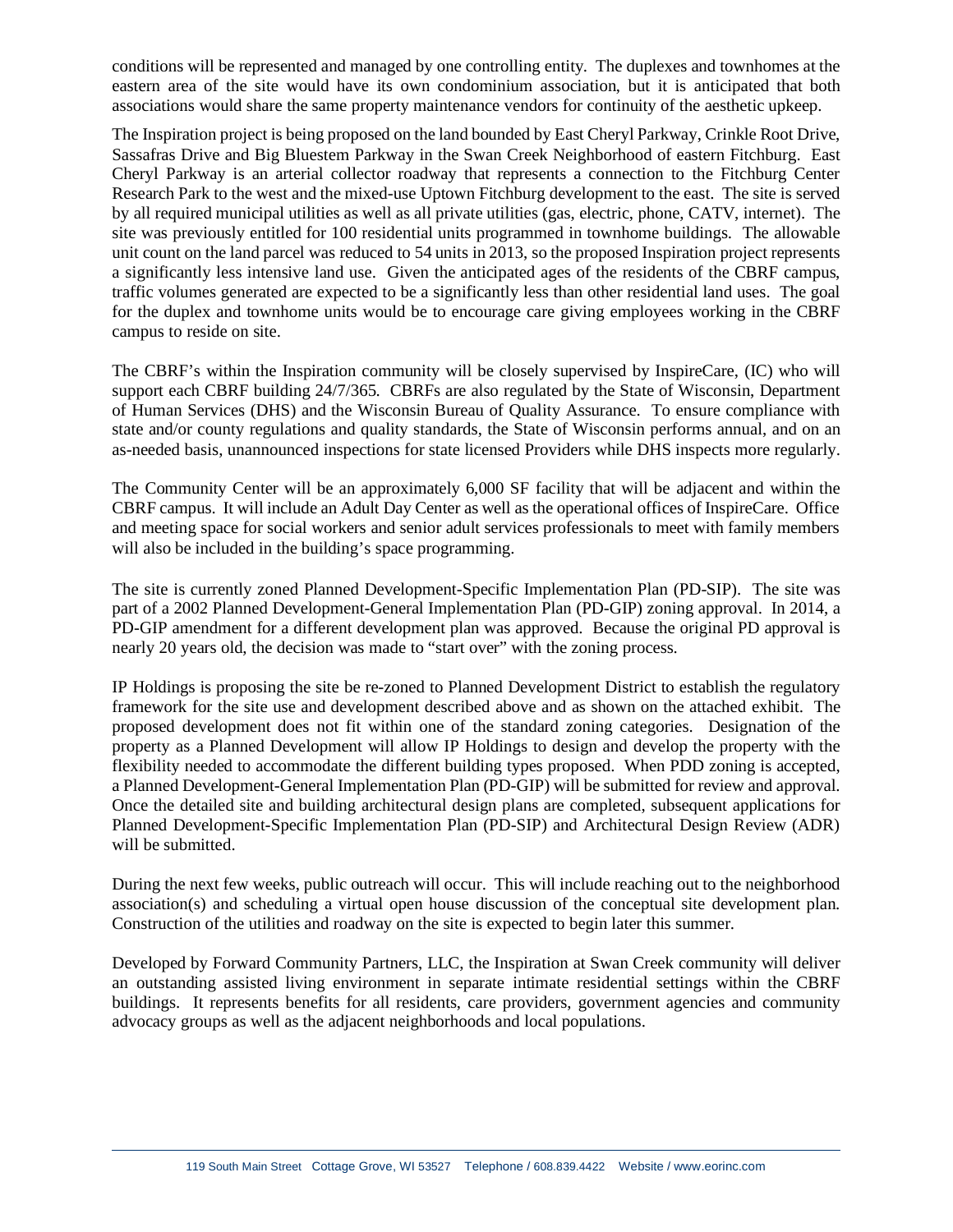Inquiries regarding the development of the project may be directed to Fredric DeVillers of Forward Community Partners at the contact information listed below.

Fredric A. DeVillers C: (608) 220-6129 Fred@Forward-Development.com

Sincerely,

Emmons & Olivier Resources, Inc.

Inborah J. Hacfuld

Deborah J. Hatfield, P.E. Senior Civil Engineer

Enclosures